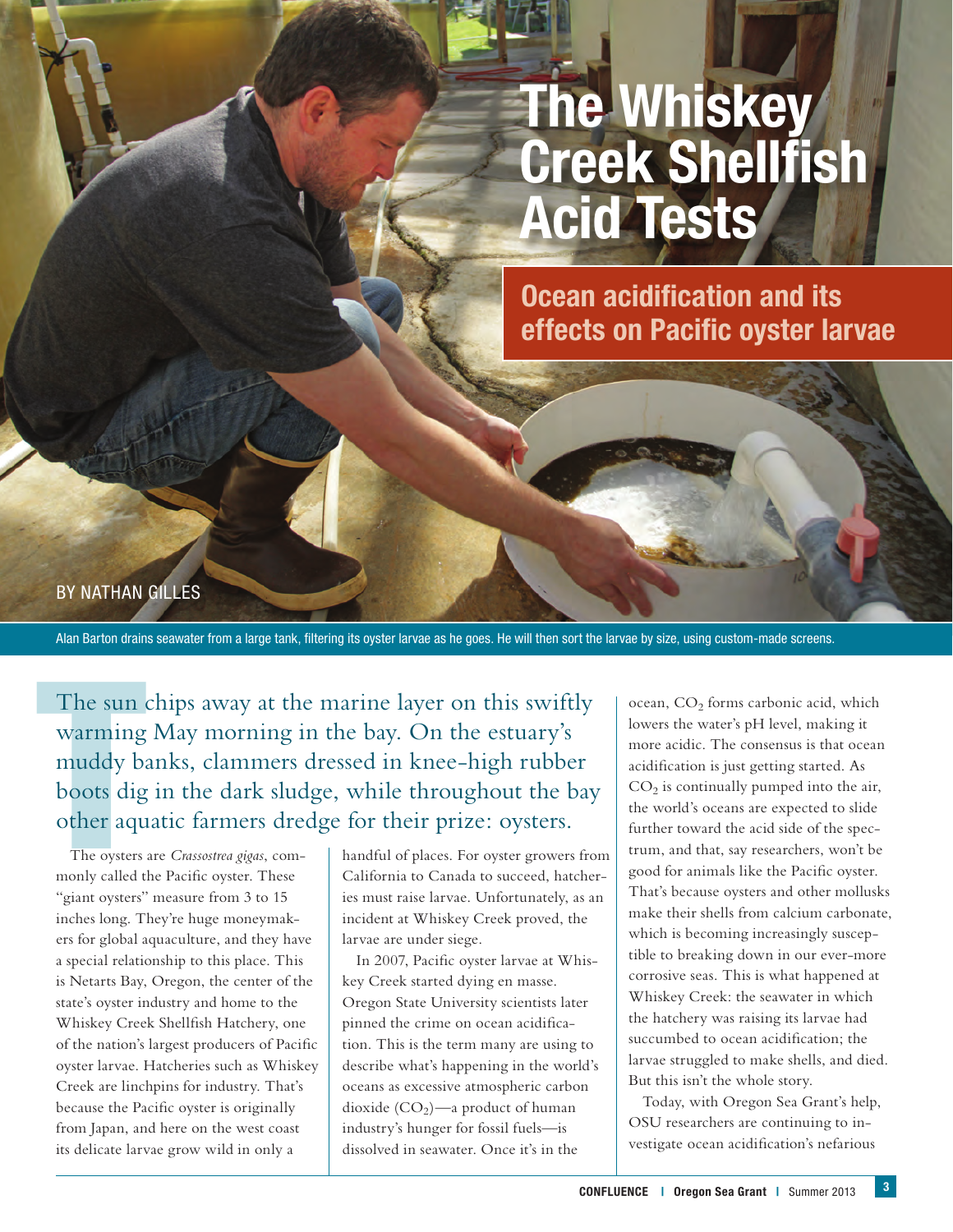ways. They're gaining a better understanding of oyster larvae's response to the phenomenon. They're developing better seawater monitoring techniques. And they're connecting with stakeholders in an effort to develop useful diagnostic tools for hatcheries and growers. Yet getting to this point took time. When the hatchery's larvae started dying, it was mystifying.

### **Acid's first inklings**

The tide is very low. The moon has pulled back the saline blanket covering



Above: Once sorted, larvae are collected in tubes and—"like decorating a cake," says Alan Barton —are oozed out in small bundles that are then refrigerated and next-day shipped the world over. A typical bundle contains anywhere from 40 million to 150 million larvae.

Right: Pacific oyster embryo, seen under a light microscope. Formation of first shell has just begun. Netarts Bay, revealing a normally concealed landscape of sandbars, muddy flats, and Whiskey Creek's intake pipes.

"It's usually not like this," says hatchery employee Alan Barton, gesturing at the bay.

"There's usually water over all this." Barton is standing on the estuary side of a two-lane road hugging the bay, with Whiskey Creek behind him. In front of him, a small slope declines toward the bay. Jutting from it are two intake pipes. They hang mid-air over a still-submerged

> bed of aquatic eelgrass. Normally, these pipes help pump between 100 and 200 gallons of water per minute into the hatchery. Not today. Today, other pipes—still underwater do it all, pumping bay water, under the road and to the hatchery, where it's treated and then dumped into massive tanks filled with Pacific oyster and other shellfish larvae.

> Barton is wearing a T-shirt bearing NASA's logo. It's an odd choice for such a down-to-earth guy, which is exactly what he purports to be.

"I don't do science," says Barton. "I work in a hatchery." Although that may be true, everyone agrees he was the first to solve the mystery.

In 2012, Barton and the



hatchery gained national attention when he and several OSU researchers published a paper announcing they'd discovered that the bay water drawn from those intake pipes was killing the hatchery's Pacific oyster larvae.

Getting to that conclusion took time. At first, the only thing anyone knew was that something was horribly wrong.

"We had three or four months when we had zero production. We'd never seen anything like it," says Mark Wiegardt.

Wiegardt owns a small oyster farm on the bay's south end. Since 1997, his wife, Sue Cudd, has owned and operated Whiskey Creek, with what he says is modest input from him. True to his words, as Wiegardt is outside, leisurely relating the tale of the hatchery's bad acid trip, Cudd bustles among the rows of enormous tanks. Using trays covered in fine netting, she's sifting tank water for nearly microscopic organisms no wider than a strand of human hair. The result of her sieving is what looks like a mess of fine mud. But it isn't mud; it's Pacific oyster larvae, millions per tray. Larvae that at two weeks of age are put on ice, placed in insulated boxes, and next-day shipped to oyster growers the world over, growers who then raise the animals to maturity before the tasty critters end up as someone's dinner.

All that's happening inside. Outside, Wiegardt is hunched over his truck bed, separating oysters for breeding and describing how the hatchery and its OSU helpers uncovered the larvae killer.

Wiegardt says the troubles began in the late summer of 2007. "To be honest, we didn't know what was causing it," he says, "but *[Vibrio] tubiashii* was present, so at first we thought it was that."

A bacteria named *Vibrio tubiashii (V. tubiashii*) was the initial culprit on the hatchery's wanted list. *V. tubiashii* preys on Pacific oysters and occasionally blooms when conditions are right. Suspecting a pathogen was at work, Wiegardt started sending samples off for testing. Sure enough, the water tested positive for *V.*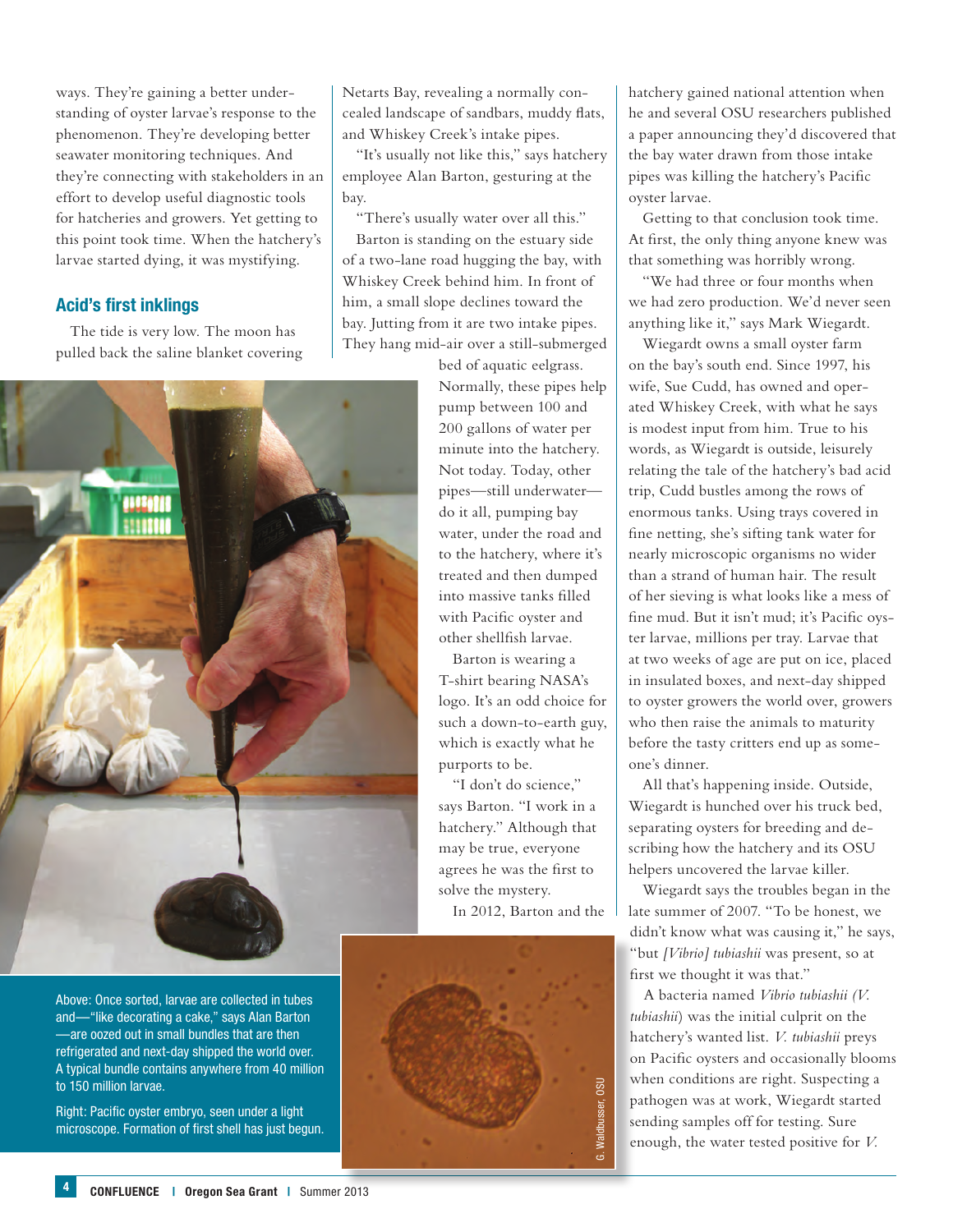

Along with growing oyster larvae, the Whiskey Creek hatchery also grows their food. Above left, Sue Cudd inoculates a tank before starting a new batch of algae. Above right: Mark Wiegardt inspects one of the hatchery's 8,000-gallon, seawater-filled tanks.

*tubiashii.* To ward off future outbreaks, Whiskey Creek installed an enhanced system to cleanse the incoming water. This helped, but, says Wiegardt, "There were definitely still problems."

With their new defenses up and running, Whiskey Creek hired Barton as monitor. Then came another die-off, only this time the water was nearly clean of *V. tubiashii*. Something else had to be at work.

At the time, Barton was perusing Richard Feely's work. Feely, an expert in chemical oceanography at the University of Washington, had concluded ocean acidification's low pH waters were corrosive to calcium carbonate, a necessary ingredient in oyster shells. That's when Barton thought maybe the larvae slayer was ocean acidification. To test this, he sent water samples to OSU Professor Burke Hales, also an expert on ocean chemistry. After testing the water, Hales—who continues to work closely with the hatchery, and was a co-principal investigator on that 2012 paper—confirmed Barton's suspicions. "Pretty soon,"

says Wiegardt, "it became obvious…we had a pH problem."

Understanding how the hatchery's corrosive waters made their mayhem came soon after.

### **Straight to shell**

"The first 24 hours following fertilization are the most important," says George Waldbusser. "That's when the larvae build their initial shells."

Waldbusser is an assistant professor at OSU's College of Earth, Ocean, and Atmospheric Sciences specializing in, among other things, bivalves' responses to acidifying waters in estuaries. He was an author with Barton on that 2012 paper. He's currently being funded by Oregon Sea Grant (OSG) and the National Science Foundation to research ocean acidification's effects on oysters and other bivalves. And he's heading up the investigation at Whiskey Creek. He also has a pretty good grasp on what it takes for Pacific oyster larvae to form their calcium carbonate shells.

"What it comes down to," says Waldbusser, "is how fast they can make their shells."

When Pacific oyster larvae are fertilized, they don't yet have shells. But they need them quickly. Without shells, the larvae can't form things like internal organs and feeding and swimming appendages—which they obviously need to survive. Waldbusser says they're also running on borrowed time. What energy the larvae still have from their lives as eggs won't last forever. The race is on; it's straight to shell, or die trying.

Pacific oysters make their shells from calcium carbonate, the chemical make-up of other mollusk shells as well as corals, snails, and pteropods. Seawater is usually supersaturated with the stuff, but, says Waldbusser, the larvae can't wait for calcium carbonate to leisurely form their shells around them. That takes ages. So the larvae push the process along. In addition, Pacific oyster larvae can't use just any calcium carbonate. Those initial shells need aragonite, the less stable of calcium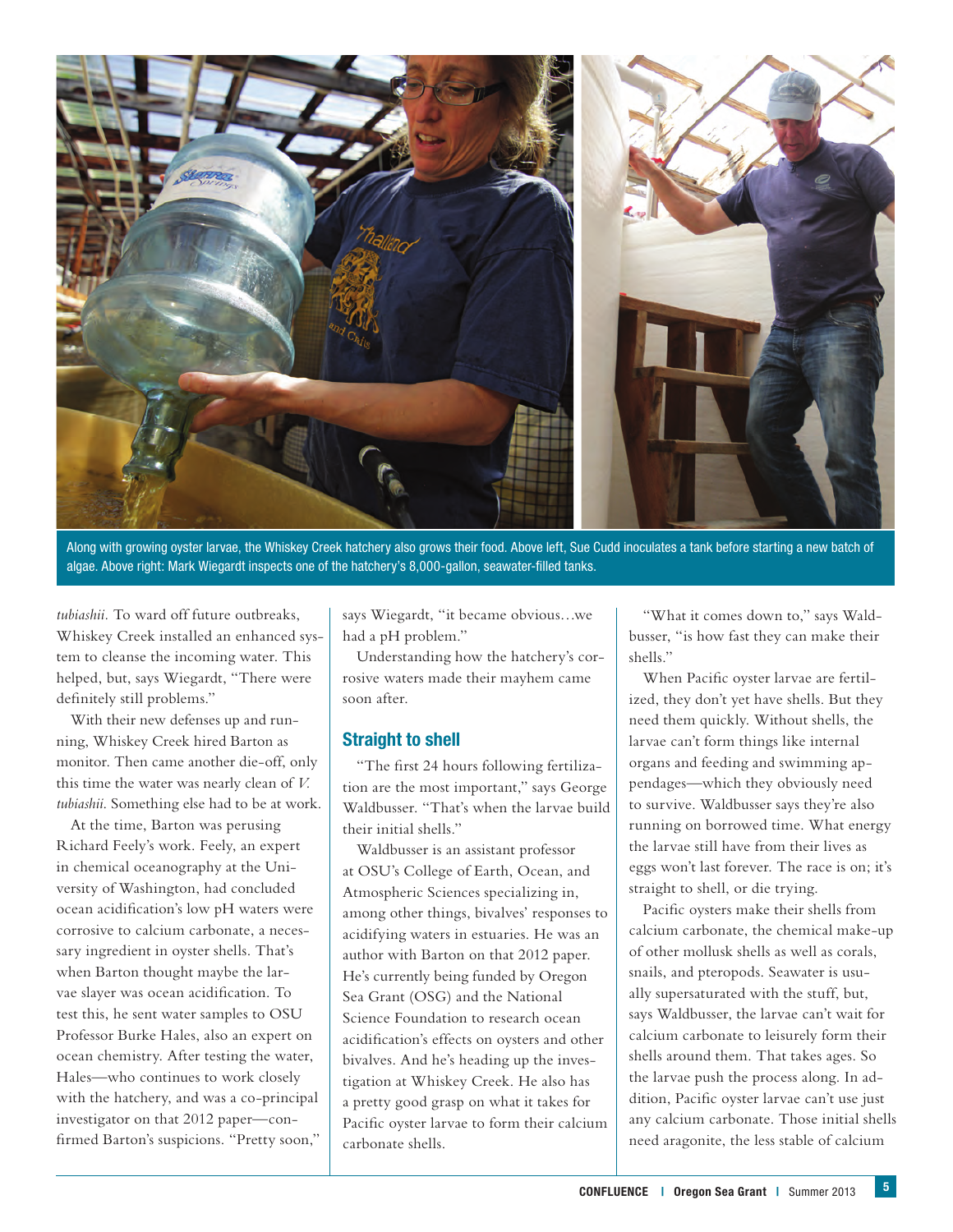carbonate's two major forms.

"Aragonite isn't anything that's in the water," explains Waldbusser. "Aragonite is made out of calcium and carbonate and it's how those are put together that forms the shell."

To put it all together and make aragonite, oyster larvae capture carbonate, bicarbonate ions, and even  $CO<sub>2</sub>$  from seawater by bombarding it with protons.



They then combine these with calcium they've gathered using silk-like proteins they produce. Then the little animals chemically mix it up and, voilá, they've got aragonite. This process, says Waldbusser, is energetically expensive relative to the energy the larvae still have. If they use too much, the larvae die. That appears to be what happened during Whiskey Creek's die-offs.

Low-pH water severely curtails the available ions. (Globally, ocean acidification has resulted in a 16 percent reduction in carbonate ions, according to Feely.) Aragonite itself is also particularly vulnerable to acidification, being more soluble than calcium carbonate's other major form, calcite—which adult oysters use to continue shell building. That makes

it much harder for larvae to form shells before they run out of energy. How the larvae respond to this stressful situation is the subject of Waldbusser's current OSGbacked work.

### **Little victims**

Waldbusser is trying to imitate the variable conditions—namely, dissolved  $CO<sub>2</sub>'s$ ups and downs—the hatchery larvae are

### George Waldbusser

Waldbusser is trying to imitate the variable conditions—namely, dissolved  $CO<sub>2</sub>$ 's ups and downs—the hatchery larvae are normally subjected to, often on a daily basis.



Graduate researchers Iria Giménez (left) and Becky Mabardy set up a lab at the Hatfield Marine Science Center for experiments on how ocean acidification affects oysters.

normally subjected to, often on a daily basis.

To mimic the bay's fluctuations, Waldbusser and his grad students have been subjecting day-old oyster larvae to varying degrees of exposure to  $CO_2$ -enriched water. They've pummeled larvae with CO2 levels ranging from not too bad to horrible. They've examined how quickly they can gas the organisms to determine

whether sudden bursts of  $CO<sub>2</sub>$  are worse than a slow build-up (preliminary results suggest that yes, it's worse). The whole thing is very stressful for the little guys, and that, says Waldbusser, is the point.

"We're trying to understand, over the entire larval period, how does a stressor translate into stress on the organism?" he says.

Once thoroughly assaulted, the larvae are flash-frozen in their various distressful throes; the tiny creatures' shells are then smashed—harder than it sounds, considering they're smaller than grains of sand—and dowsed with chemicals to further destroy the aragonite husks. Then they're blended in a centrifuge, and their lipids and proteins are chemically expunged. What's left is a globular mass of once-very-stressed tiny oysters, now reduced to a mere smudge of ribonucleic acid (RNA) and deoxyribonucleic acid (DNA).

"We're trying to capture a general [picture of] stress," says OSU grad student and Waldbusser team member Iria Giménez.

Giménez oversees the stress-inducing research. She says the idea underlying it is pretty simple: measure stress in a very general way by comparing the amount of RNA to DNA in the larvae.

DNA is the "blueprint of life"; the intertwined and interlocking molecules tell the body which proteins to synthesize and when. To do that, DNA needs help. Enter RNA.

RNA acts as a kind of messenger molecule, and, says Giménez, how many messengers a particular organ-

ism has at any given time tends to be a pretty good sign of just how quickly that organism is growing. And because stressed-out animals grow more slowly than normal ones, a low amount of RNA—as measured as a ratio of RNA to DNA (since the amount of DNA stays constant)—can tell you if an animal is freaking out and how badly.

"When they [oyster larvae] are un-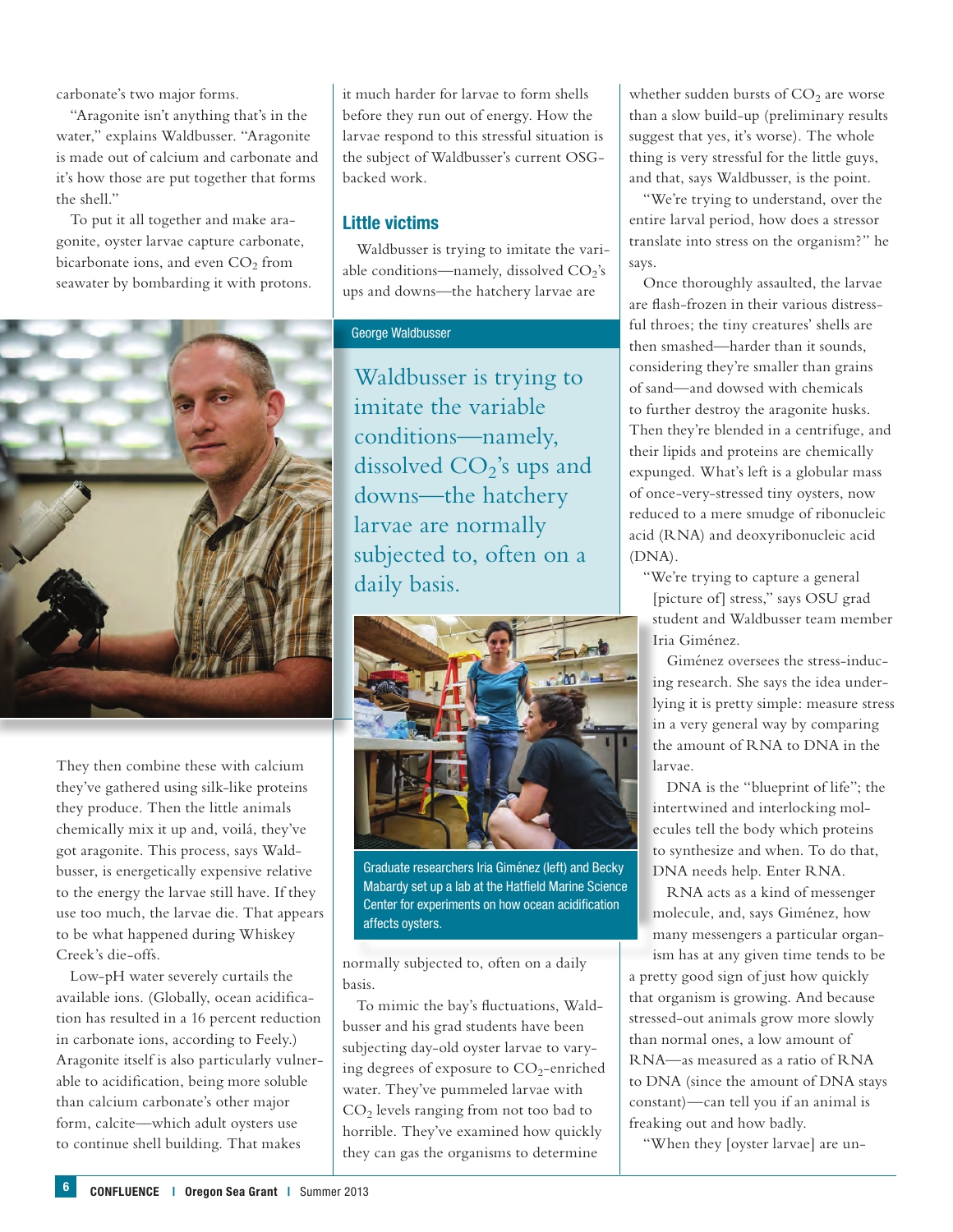der acidification stress," she says, "that growth is being depressed. They aren't growing as much, so the amount of RNA is less, so the ratio is less."

Waldbusser says that as far as he knows, this is the first time this methodology has been used to measure ocean-acidification-induced stress in Pacific oyster larvae on such short time scales. These snapshots are important, he says, because of how critical those first 48 hours are to these organisms. But it's not all makeshell-or-die for Whiskey Creek's larvae; there are some remedies.

### **The hatchery solution**

Intake pipes pumping in bay water release a steady surge into the hatchery tanks in front of Stephanie Smith. At the OSU grad student's feet are five large bags with the words "Dense Soda Ash" written on them. This is the remedy for Whiskey Creek's upset waters.

"They put soda ash in this," says Smith, pointing at a large tank. "They then pump the soda water in until they get the state they want."

Smith, who also works with Waldbusser, says the bags of soda ash act like large antacids, raising the water's pH level. This process, referred to as "buffering," is part of a monitoring and treatment system that's been lovingly named the "Burkolator," after its creator, Burke Hales. Smith is one of the Burkolator's keepers. Above the roar of laboring pumps and incoming water, she explains its mechanics.

The Burkolator is a series of sensors all routed through a single computer. It calculates pH and different measures of dissolved  $CO<sub>2</sub>$ , and it quantifies what Smith says is, without question, the most important metric for the hatchery: the aragonite saturation state. This is a measure of the "corrosivity" of the mineral, or its ability to be broken down by lowpH bay water. The state is determined by the availability of carbonate ions, where fewer ions means less aragonite and a *(Continued on page 8)*



In 200<br>
gan dy<br>
fish Ha<br>
pathog<br>
(*V. tubs*<br>
searche<br>
in fact<br>
Creek<br>
But tha In 2007, when Pacific oyster larvae began dying at the Whiskey Creek Shellfish Hatchery in Netarts Bay, Oregon, a pathogenic bacteria called *Vibrio tubiashii (V. tubiashii)* was originally blamed. Researchers later determined the culprit was in fact low-pH water (see "The Whiskey Creek Shellfish Acid Tests" in this issue). But that doesn't mean *V. tubiashii* is off the hook.

With Oregon Sea Grant's (OSG) backing, Chris Langdon, Oregon State University professor and head of the Newport Aquaculture Laboratory at the

Hatfield Marine Science Center, is continuing to investigate *V. tubiashii*. He's being joined by OSU microbiologist Dr. Claudia C. Häse, an expert in bacterial pathogens; and Dr. Ralph Elston, an affiliated professor at the University of Washington and founder of a company that performs scientific testing for the aquaculture industry.

# **The return of**  *Vibrio tubiashii*

## **What OSG scientists are learning about the oysterharming pathogen**

oysters—to a special mutant breed of *V. tubiashii* that doesn't produce the enzyme.

Langdon says that, much like *V. tubiashii*'s sudden appearance in 2007, there's been another big surprise in the knowledge that's slowly building for this bacterial pathogen. He says the current OSG research confirmed some but not all of their original suspicions.

"[Under laboratory conditions] the initial suspected toxin [metalloprotease] does not seem to be as harmful as we originally thought," says Langdon. But he says it's possible that other factors are



*V. tubiashii* presents continuing puzzles for researcher Chris Langdon.

The researchers are

testing to see what effects metalloprotease, a particular protease (or enzyme) that *V. tubiashii* produces, might have on bivalve larvae. To do this, the researchers are subjecting the larvae of three different oyster species—including Pacific

involved in determining the toxicity of *V. tubiashii* under hatchery conditions, including the low-pH seawater linked to the Whiskey Creek larval die-offs.

"There's still a lot we don't know about this bug," he says.